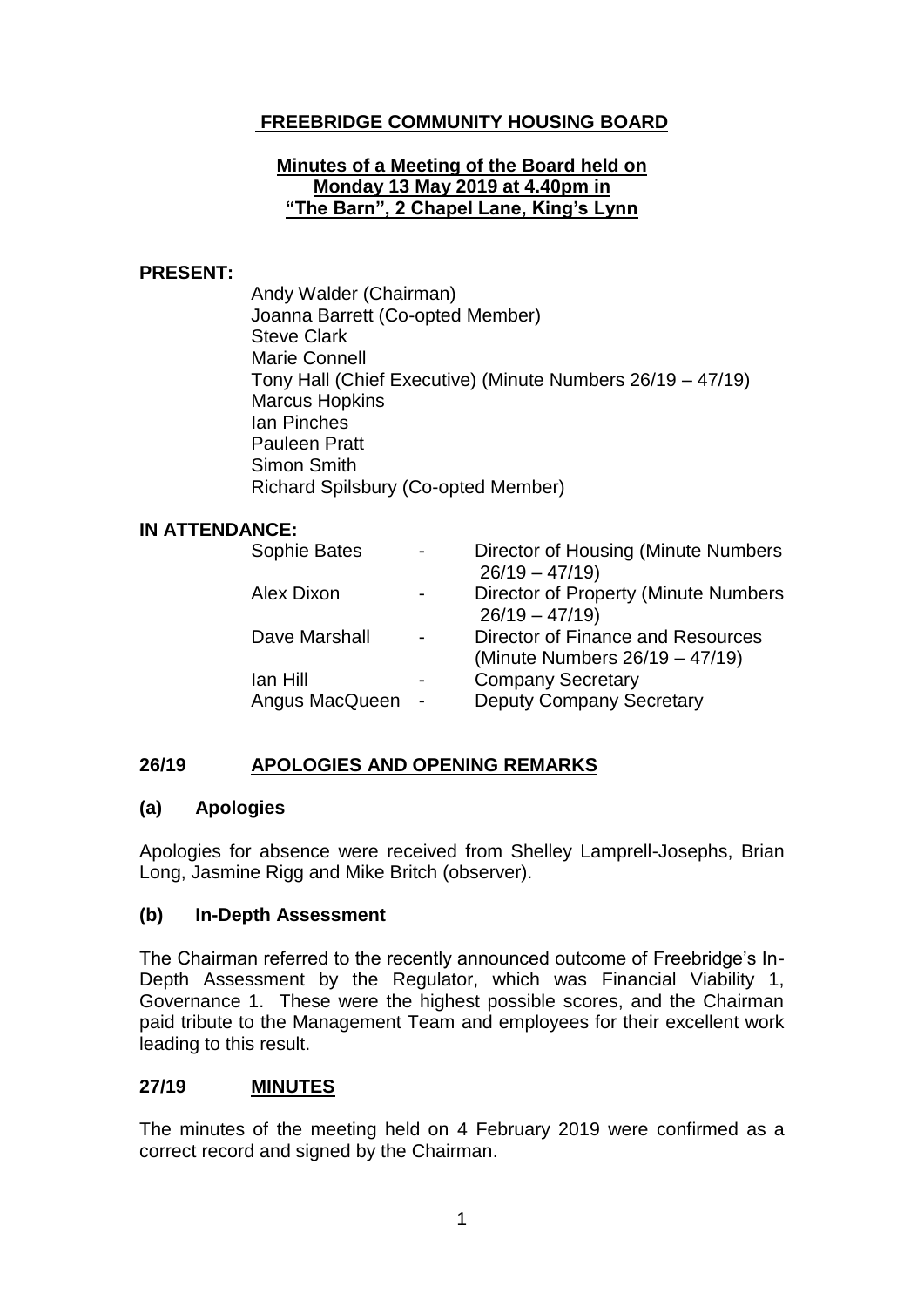## **28/19 MATTERS ARISING**

## **(a) West Winch Development (Minute Number 04/19(a))**

**Confidential** 

## **(b) Albion Road ("Blockbuster") Development (Minute Number 08/19(e))**

In response to a question, the Director of Property confirmed that there was interest in both the shop unit and the office unit in the Albion Road development.

## **29/19 ACTION SHEET**

The Deputy Company Secretary referred to the action in relation to minute number 117/18 – "Update Board Member Agreement for Services". The action sheet stated that a report on this was included on this agenda; however, since the entry had been written, it had been decided to present the report in the first instance to the Governance Committee on 1 July 2019. He apologised that the action sheet had not been amended accordingly.

The Board noted the action sheet.

## **30/19 DECLARATIONS OF INTEREST**

Andy Walder declared an interest in the item at minute number 39/19 – Governance Committee Recommendations Part 1 – as his reappointment to the Board was the subject of one of the recommendations. He withdrew from the room for the duration of the item.

Tony Hall declared an interest in the item at minute number 48/19 – Governance Committee Recommendations Part 2 – as it would include discussion around his remuneration. He left the meeting before the item was considered.

## **31/19 CHAIRMAN'S UPDATE**

In addition to his usual weekly meetings with the Chief Executive, the Chairman described the following activities that he had undertaken since the last meeting:

- He had attended a meeting in Leeds with the Regulator, along with the Chief Executive and the Director of Finance and Resources, to receive feedback on the In-Depth Assessment. He had then attended a meeting for Board Chairmen with the Regulator, to learn about the Regulator's current thinking on the present and the future. He had circulated notes of both meetings to the Board.
- He had attended various meetings in his capacity as the nominated Governor of the Queen Elizabeth Hospital.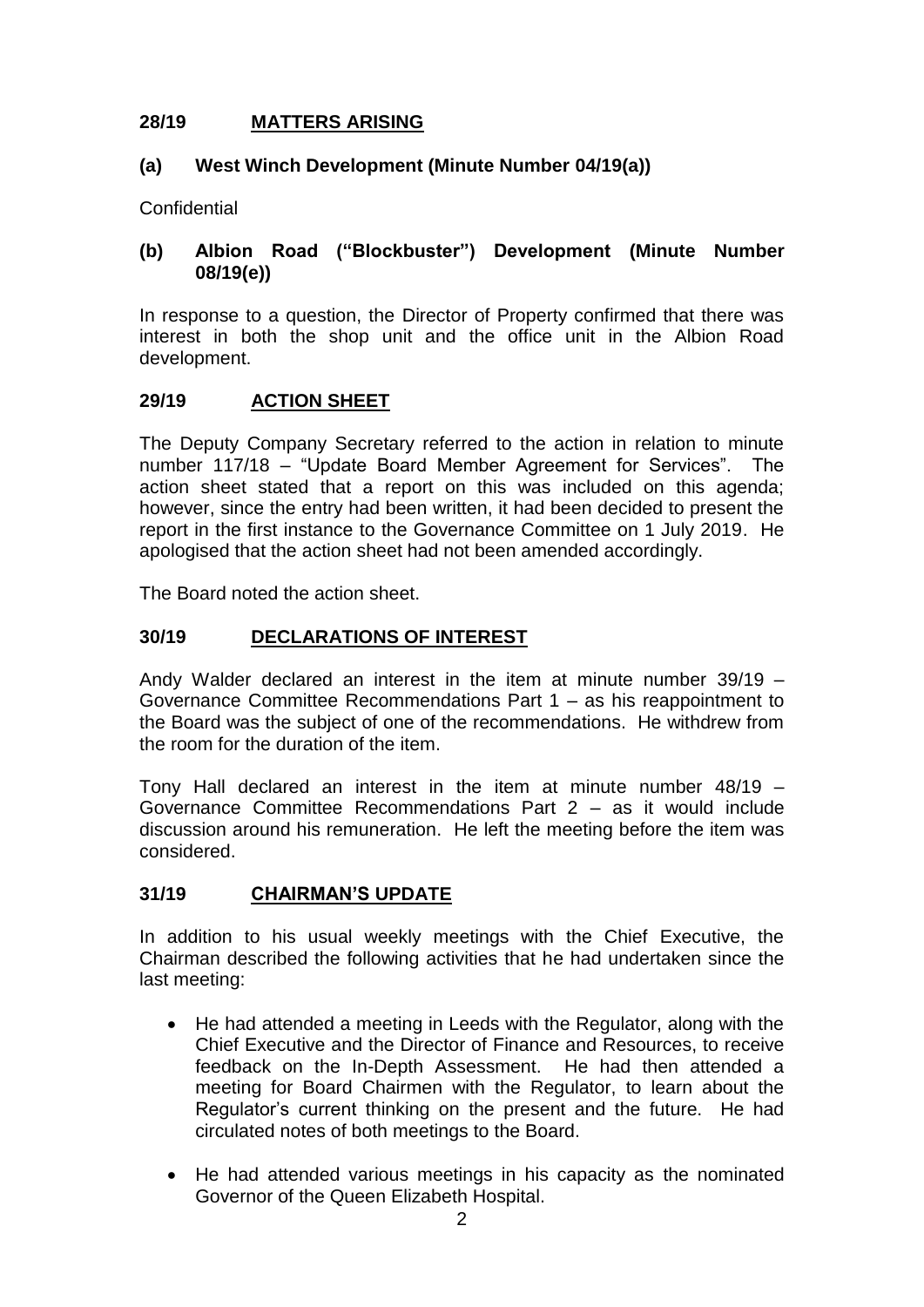- He and the Chief Executive had met with their counterparts at the Queen Elizabeth Hospital, to discuss how the two organisations could work more closely together. This would be considered further at the Board's strategy afternoon on 10 June 2019.
- He had attended two meetings of the East of England Housing Association Chairs group. The main topics had been tenant engagement and closer joint working. He would like to add to the agenda for the Board's strategy afternoon on 10 June 2019 consideration of joint working with similar housing associations; the Board supported this addition to the agenda.
- He had attended the shareholder lunch on 3 May 2019. This had been an excellent event, attended by around 30 people, and a good opportunity for engagement with the tenant shareholders which would be repeated.

The Chairman reflected that the key themes of his activities had been moving towards excellence and customer engagement.

The need to maintain a close relationship with the Borough Council was stressed. The Chairman confirmed that the links with the Borough Council were being maintained and developed at the highest levels of both organisations.

## **32/19 MANAGEMENT TEAM UPDATE**

### **(a) Introduction**

A written update from the Management Team had been previously circulated and was noted by the Board.

The written update covered the following issues:

- Declarations of Interest Update
- Total Reward
- Human Resources Team
- Data Protection
- Tenant Engagement
- Thornage Hall Rents
- Placeshapers
- Development Update
- Settlement of Disrepair Claim
- Red Flag Risk Management

Discussion took place on some aspects of the update, as set out below.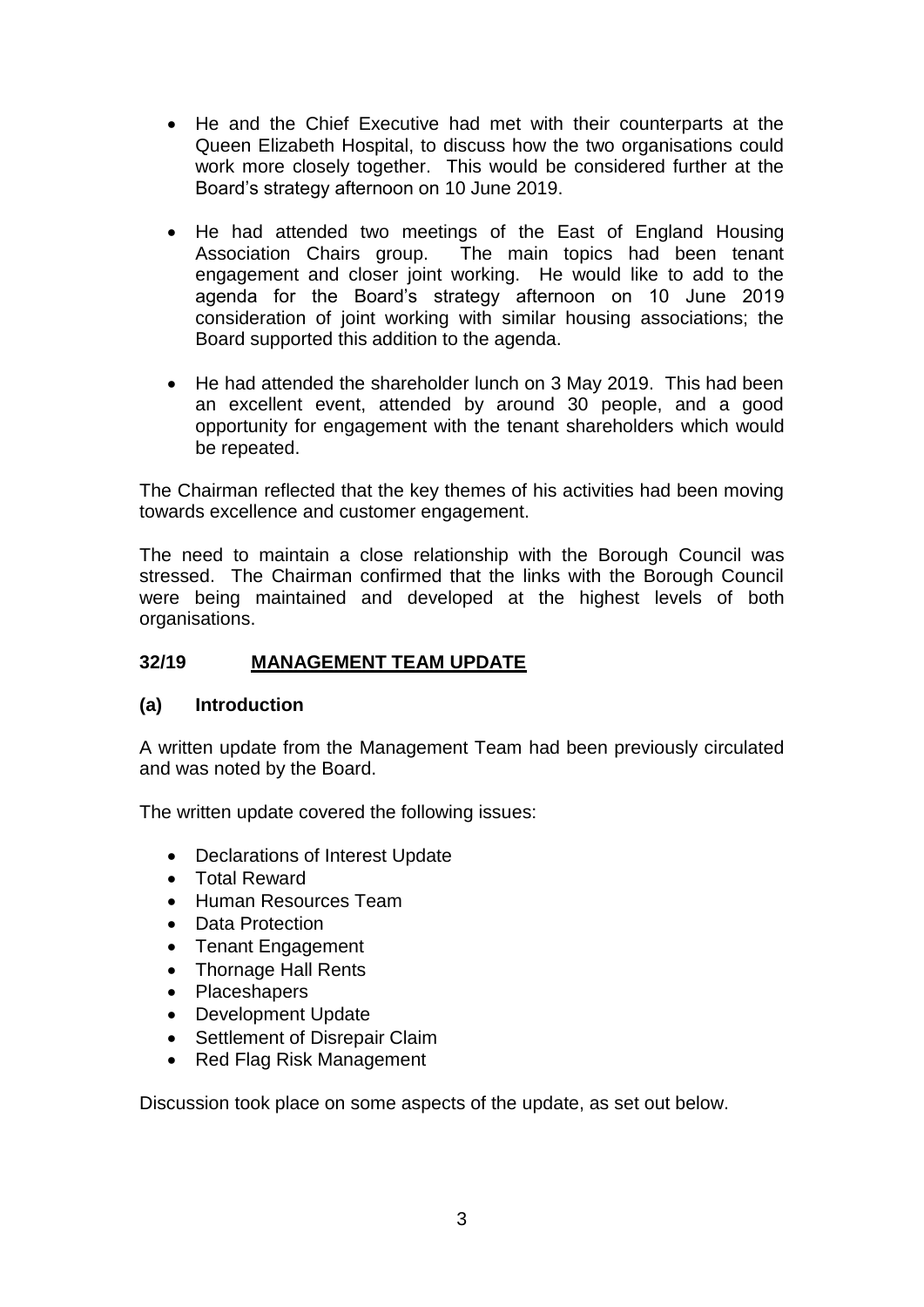# **(b) Tenant Engagement**

The Chief Executive advised that the Tenant Panel away day would be held shortly. This would be an opportunity to engage with the Panel around possible changes to Freebridge's governance model.

## **(c) Development Update**

**Confidential** 

## **(d) Settlement of Disrepair Claim**

In response to questions, members of the Management Team made the following points:

- The compensation figure for the disrepair claim had been reached following legal advice and was calculated based on a proportion of rent.
- The tenant had agreed that this was a full and final settlement.
- A few similar claims were currently being considered; they were not related to each other.
- The amounts involved were not sufficiently significant to merit a specific mention in the annual accounts.

## **33/19 PERFORMANCE PACK**

## **(a) Introduction**

The Chief Executive presented the Performance Pack for the Quarter ending 31 March 2019. He highlighted that the Pack included the Business Plan outturn for the 2018/19 financial year. Stretching targets had been set in order to boost performance. The Pack provided a transparent view of the business.

Discussion took place on each aspect of the Performance Pack, as set out below.

## **(b) Operational Performance Report and Financial Statements**

**Confidential** 

## **(c) Treasury Management and Strategy Update**

**Confidential**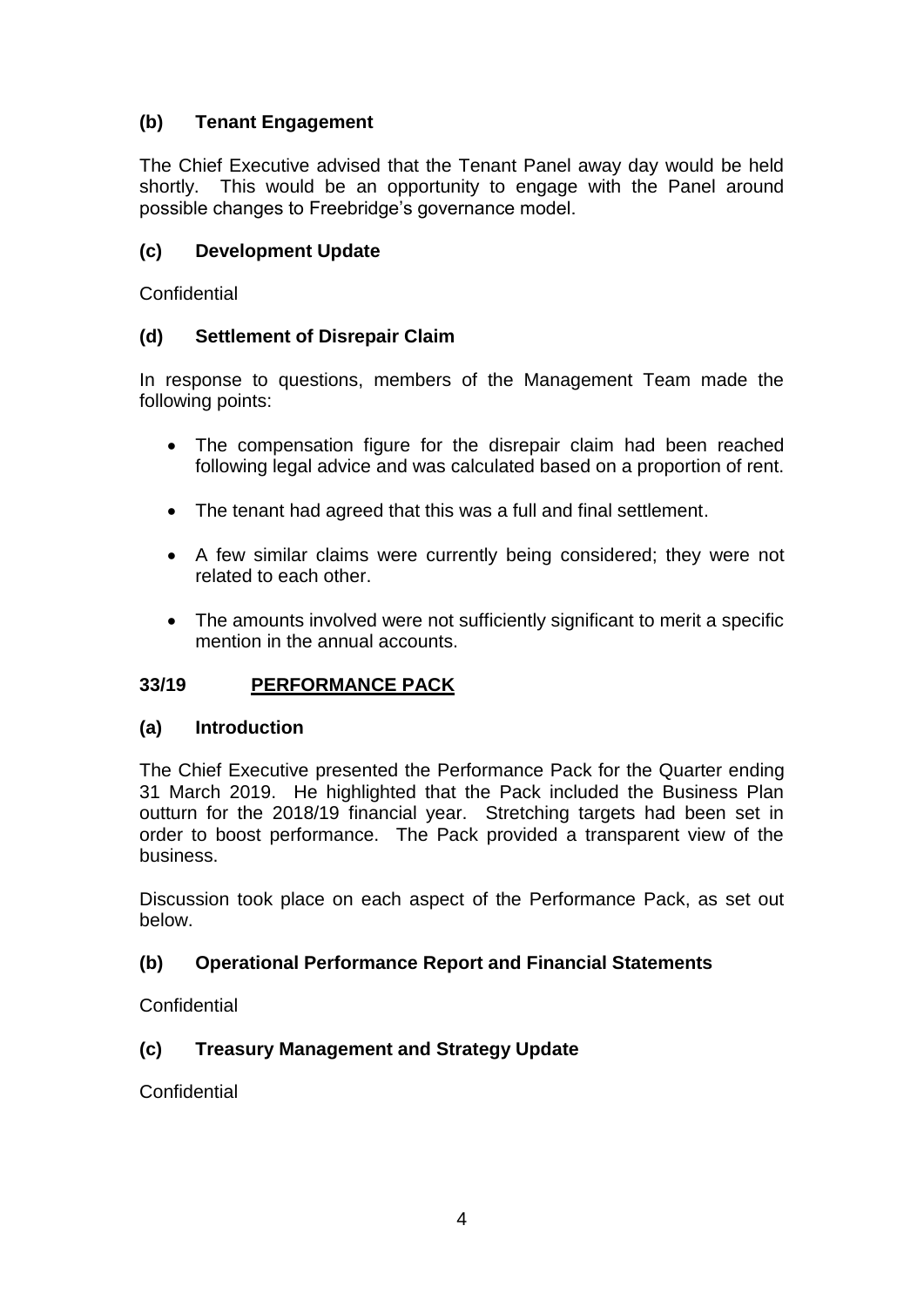# **(d) Business Plan Project Update**

In answer to a question, the Director of Property said that the changes being implemented within Property Services were having a positive effect. These included a new schedule of rates, a fairer remuneration package, and task and finish groups to consider performance issues. He emphasised that there remained considerable work to do.

## **(e) Risk Management and Business Assurance Update**

The Board noted the update.

## **(f) Health and Safety Compliance**

The Board expressed concern that the commencement of the auditing of the six higher risk health and safety areas had been delayed, and asked that this be monitored by the Audit Committee.

The Board requested that future reports be made clearer, to enable it to monitor health and safety compliance more easily. The Director of Property said that he was working on a dashboard of compliance, which would address these concerns. The Chief Executive stressed that health and safety compliance was good. A Board Member suggested that some Board Members might benefit from some health and safety training; anyone interested was asked to make this known.

In answer to a question, the Director of Property confirmed that 100% of fuel servicing inspections had been carried out.

### **(g) Tenant Panel Quarterly Update**

The Board noted the Tenant Panel's key messages for the Board, namely:

- 1) The Tenant Panel expresses concerns about the Complaints process but understands that this is currently under review.
- 2) The Tenant Panel feels it is important that responses to enquiries are dealt with according to our service standards.
- 3) The Tenant Panel wishes to congratulate the Board and Freebridge for maintaining a V1/G1 award.

[Confidential wording]

### **34/19 FINANCIAL PLAN 2019/20**

**Confidential**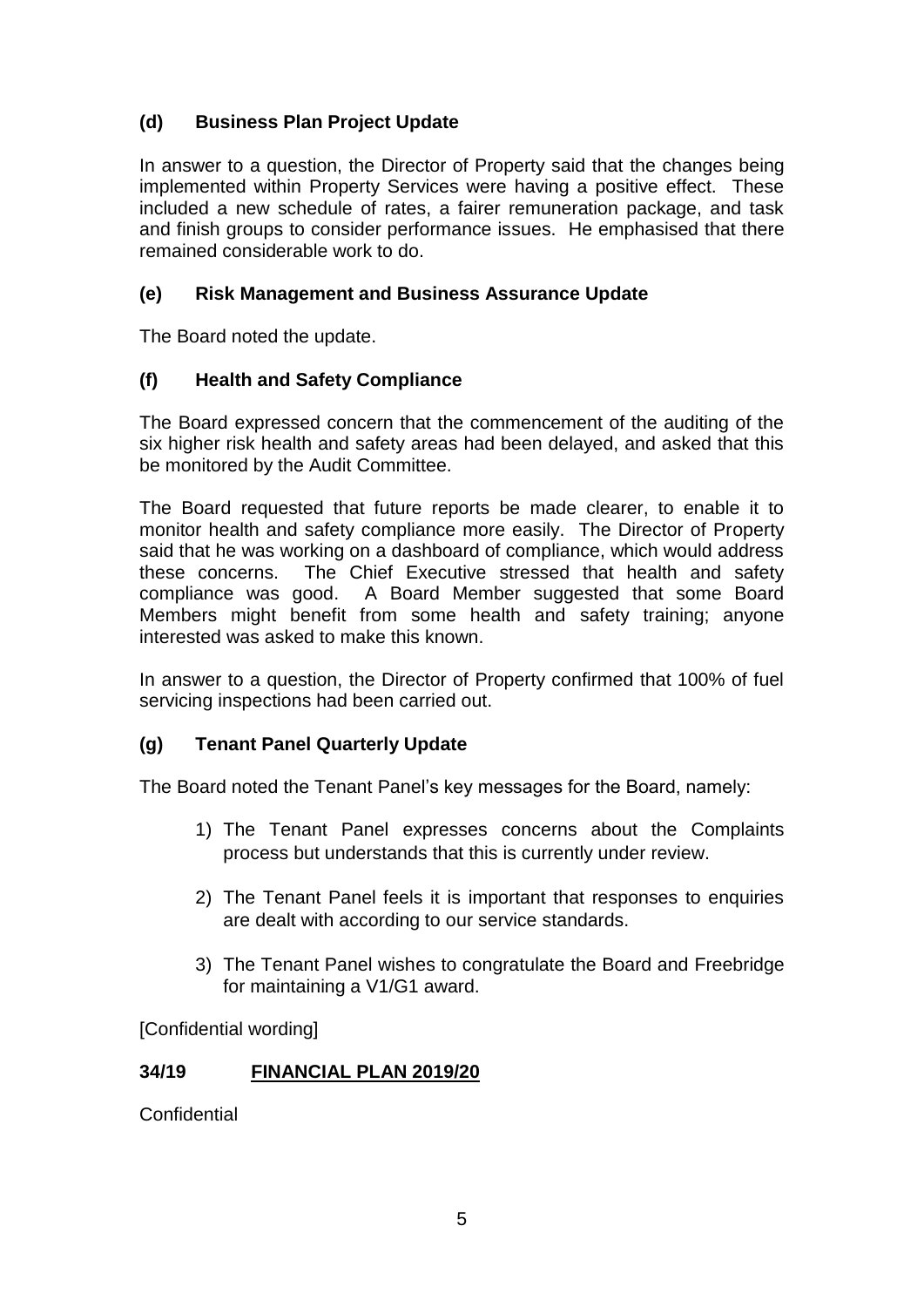## **35/19 FINANCIAL FORECAST RETURN 2018/19**

The Director of Finance and Resources presented a report which introduced the 2018/19 Financial Forecast Return.

**RESOLVED:** That the Financial Forecast Return be approved and submitted to the Regulator.

## **36/19 HILLINGTON SQUARE TENDER RESULT AND NEXT STEPS**

Confidential item

### **37/19 FINAL DRAFT COMMUNICATIONS STRATEGY**

The Chief Executive presented a report which introduced the final draft of the Communications Strategy.

**RESOLVED:** That the Communications Strategy be approved as presented.

## **38/19 FINAL DRAFT CUSTOMER STRATEGY**

The Chief Executive presented a report which introduced the final draft of the Customer Strategy.

In answer to a question, the Chief Executive said that the success of the Strategy would be monitored as part of the Business Plan monitoring process.

**RESOLVED:** That the Customer Strategy be approved as presented.

### **Simon Smith in the Chair**

### **39/19 GOVERNANCE COMMITTEE RECOMMENDATIONS – PART 1**

The Board considered recommendations of the Governance Committee meeting held on 11 March 2019.

### **RESOLVED:**

- 1) That the Annual General Meeting 2019 be recommended to reappoint Andy Walder as an Independent Board Member until the Annual General Meeting in 2022.
- 2) That the Annual General Meeting 2019 be recommended to reappoint Jasmine Rigg as a Tenant Board Member until the Annual General Meeting in 2022.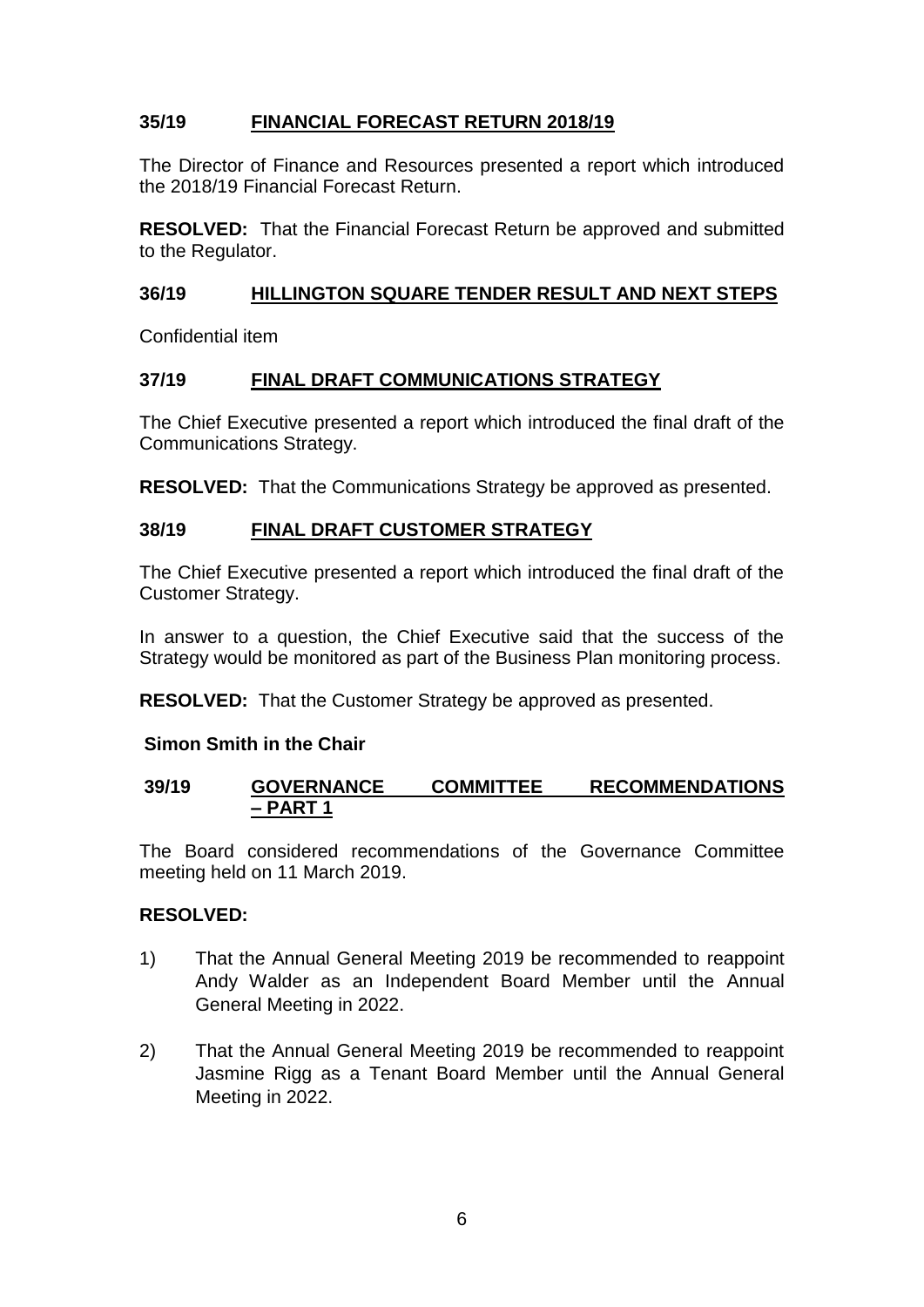### **Andy Walder in the Chair**

### **40/19 STATISTICAL DATA RETURN 2018/19**

The Director of Finance and Resources presented a report which introduced this year's Statistical Data Return.

**RESOLVED:** That the submission of Freebridge's Statistical Data Return 2018/19, as presented, to the Regulator be authorised.

## **41/19 ANNUAL FRAUD RETURN**

The Board considered a report which set out the Annual Fraud Return 2019.

**RESOLVED:** That the submission of Freebridge's Annual Fraud Return 2019, as presented, be authorised.

### **42/19 QUARTERLY COMPLAINTS/COMPLIMENTS OVERVIEW 2018/19 OUTTURN**

The Chief Executive presented a report which provided an overview of complaints and compliments for 2018/19. He said that similar reports had in the past been presented to the Board, but this had stopped for recent meetings, following the review of the Performance Pack. The Board asked for a specific report to be reintroduced.

The Chief Executive highlighted that the key themes from the complaints were monitoring repairs, "not doing what we said we would do" and poor communications. Improvements were being put in place, particularly within Property Services, to address these. The new Customer Services Manager was now taking responsibility to resolve complaints. Those that could not be resolved at the first stage would, in future, be referred to a manager, rather than a director, for further investigation.

The Chairman pointed out that complaints had doubled over the year and compliments had halved. The Chief Executive responded that this was partly an employee training issue, whereby some things were being incorrectly logged as complaints, while a number of compliments were not being recorded; however, the direction of travel needed reversing.

The Board supported the new approach to dealing with complaints, in particular freeing up director's time by removing them from the process. The Board discussed whether the Stage 2 Complaints Panel should be retained. On the one hand, it took a great deal of senior management and Non-Executive time and rarely resulted in a significantly different resolution from that previously determined. On the other hand, it gave complainants the opportunity to bring their case to the highest level of the organisation and demonstrated that Freebridge took complaints seriously. The Chief Executive stated that there would be a review of the Complaints Panel later in the year, at which point this could be discussed by the Board in more detail.